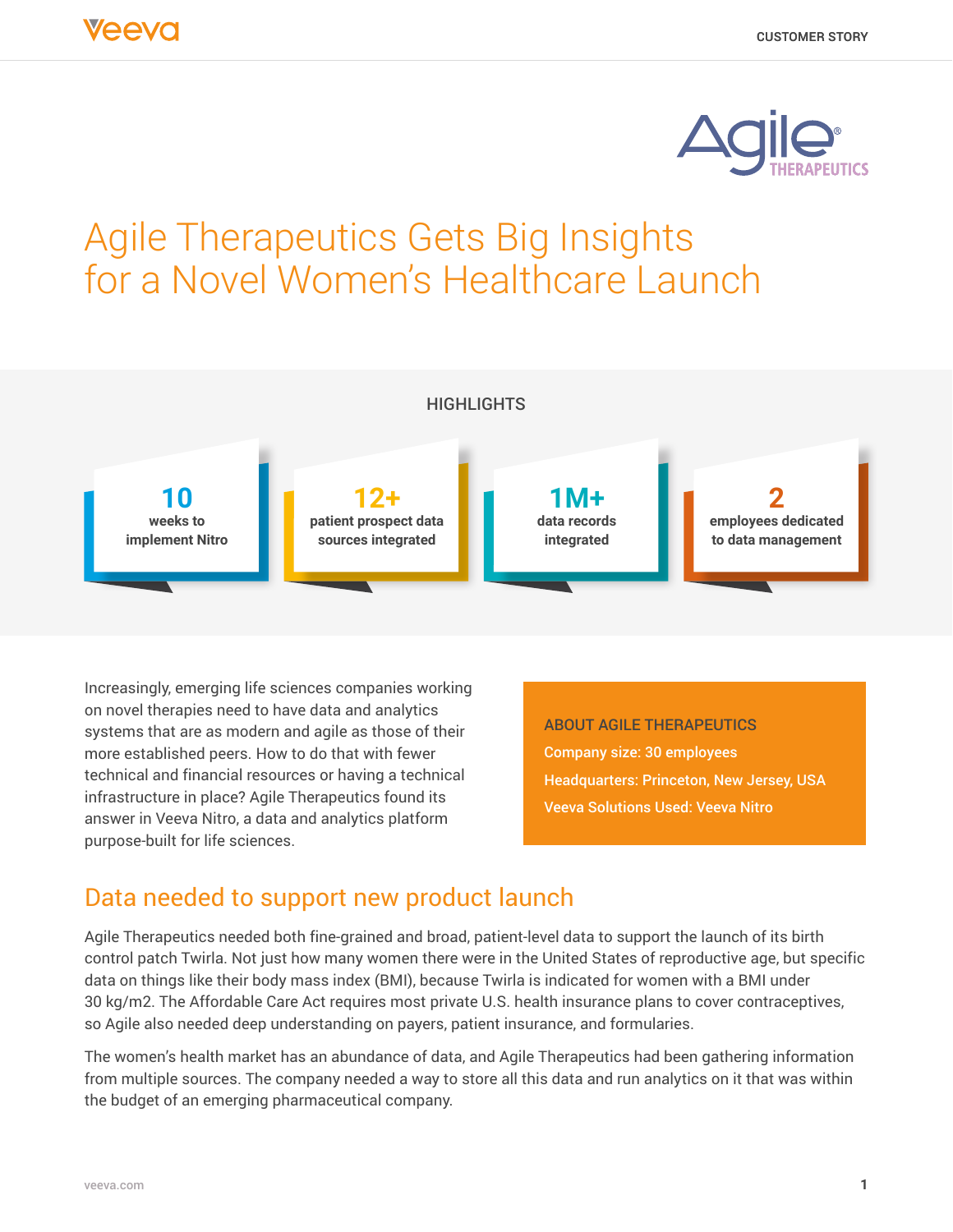

*With Veeva Nitro, we now have a direct impact on the business because decisions that affect the bottom line can be made based on data.*

— Sunny Longordo, senior director, commercial insights, Agile Therapeutics

In February 2020, just before the pandemic hit, the company had hired a leader of commercial insights with three decades of experience in big pharma. Sunny Longordo knew she couldn't approach data analytics at Agile Therapeutics the way she had at her previous employers: It didn't have a multimillion-dollar data budget and she was the only analytics employee.

To find a solution quickly, Longordo networked with industry colleagues, and one whom she held in high regard strongly recommended Veeva Nitro. He told her that his company had used Veeva Nitro to strengthen its approach to intelligent customer engagement, and was very pleased with the results.

Despite the praises, Longordo was highly skeptical. "I thought that there's absolutely no way that it can do what you're saying for the cost you're saying," she recalls telling him. "I was actually afraid to sign the agreement because my frame of reference was what I had just been dealing with." But with Twirla's launch just six months away, she embraced Nitro. The solution enabled Agile Therapeutics to swiftly connect to its Veeva commercial applications and third-party data sources.

## Turnkey solution for analytics

With long experience in setting up data warehouses, Longordo and Daniel Mammone, Agile Therapeutics' director of business systems, had expected its Nitro implementation to be long and complicated. It wasn't. Agile Therapeutics got up and running quickly with key commercial data sets that it could immediately put to use. "It really was a turnkey solution for us," says Mammone.

"We could've done this ourselves," he adds, "but we would still be building out the customer master. We spend less time on data warehouse issues and more time analyzing. Nitro provides everything I need."

Mammone and Longordo have become enthusiastic converts to Nitro, both for what it can do and for the support that their company has received from Veeva. "The team that I was given to implement it was downright flawless," Longordo stresses. "And I got to the point where I wanted to put more into this tool and better integrate it with Agile's operations."

#### Clear insights into revenue opportunities

Thanks to faster access to detailed data and Nitro's analytics capabilities, Longordo and Mammone can make well-founded decisions more quickly. "We have answers in seconds," Longordo says, "not hours, days, or weeks, and I appreciate that."

Speed to insights isn't the only benefit, however. "We have credibility because we're fast and accurate," Longordo adds. "With Veeva Nitro, we now have a direct impact on the business because decisions that affect the bottom line can be made based on data."